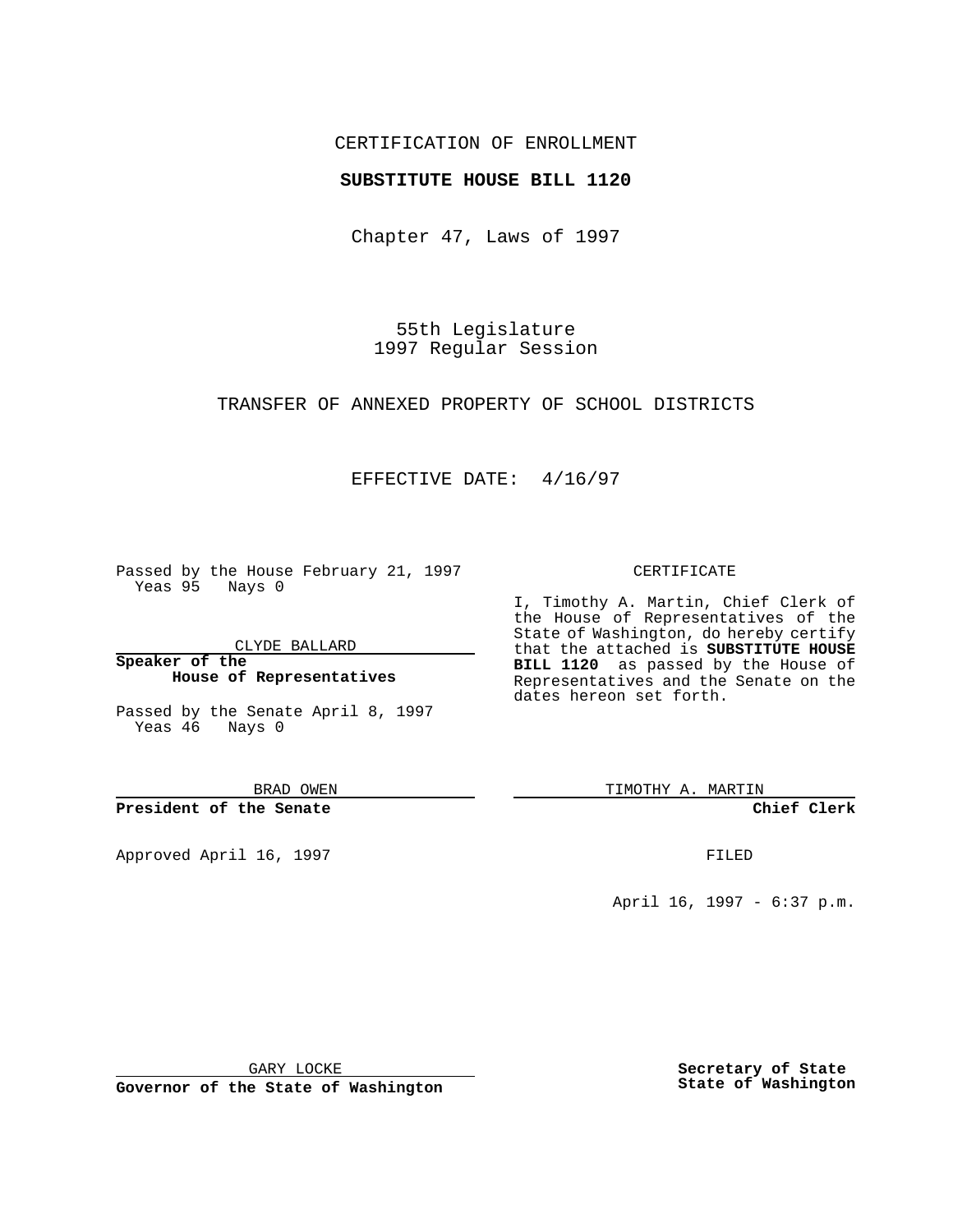# **SUBSTITUTE HOUSE BILL 1120** \_\_\_\_\_\_\_\_\_\_\_\_\_\_\_\_\_\_\_\_\_\_\_\_\_\_\_\_\_\_\_\_\_\_\_\_\_\_\_\_\_\_\_\_\_\_\_

\_\_\_\_\_\_\_\_\_\_\_\_\_\_\_\_\_\_\_\_\_\_\_\_\_\_\_\_\_\_\_\_\_\_\_\_\_\_\_\_\_\_\_\_\_\_\_

Passed Legislature - 1997 Regular Session

#### **State of Washington 55th Legislature 1997 Regular Session**

**By** House Committee on Education (originally sponsored by Representatives Koster, Costa, Johnson and Scott; by request of Board of Education)

Read first time 02/10/97.

1 AN ACT Relating to school district territory included in city and 2 town boundary extensions; amending RCW 28A.315.250; and declaring an 3 emergency.

4 BE IT ENACTED BY THE LEGISLATURE OF THE STATE OF WASHINGTON:

5 **Sec. 1.** RCW 28A.315.250 and 1985 c 385 s 19 are each amended to 6 read as follows:

 Each incorporated city or town in the state shall be comprised in one school district: PROVIDED, That nothing in this section shall be construed: (1) To prevent the extension of the boundaries of a school district beyond the limits of the city or town contained therein, or (2) to prevent the inclusion of two or more incorporated cities or towns in a single school district, or (3) to change or disturb the boundaries of any school district organized prior to the incorporation 14 of any city or town, except as hereafter in this section provided.

 In case all or any part of a school district that operates a school or schools on one site only or operates elementary schools only on two or more sites is included in an incorporated city or town through the extension of the limits of such city or town in the manner provided by 19 law, the ((educational service district superintendent shall:  $(1)$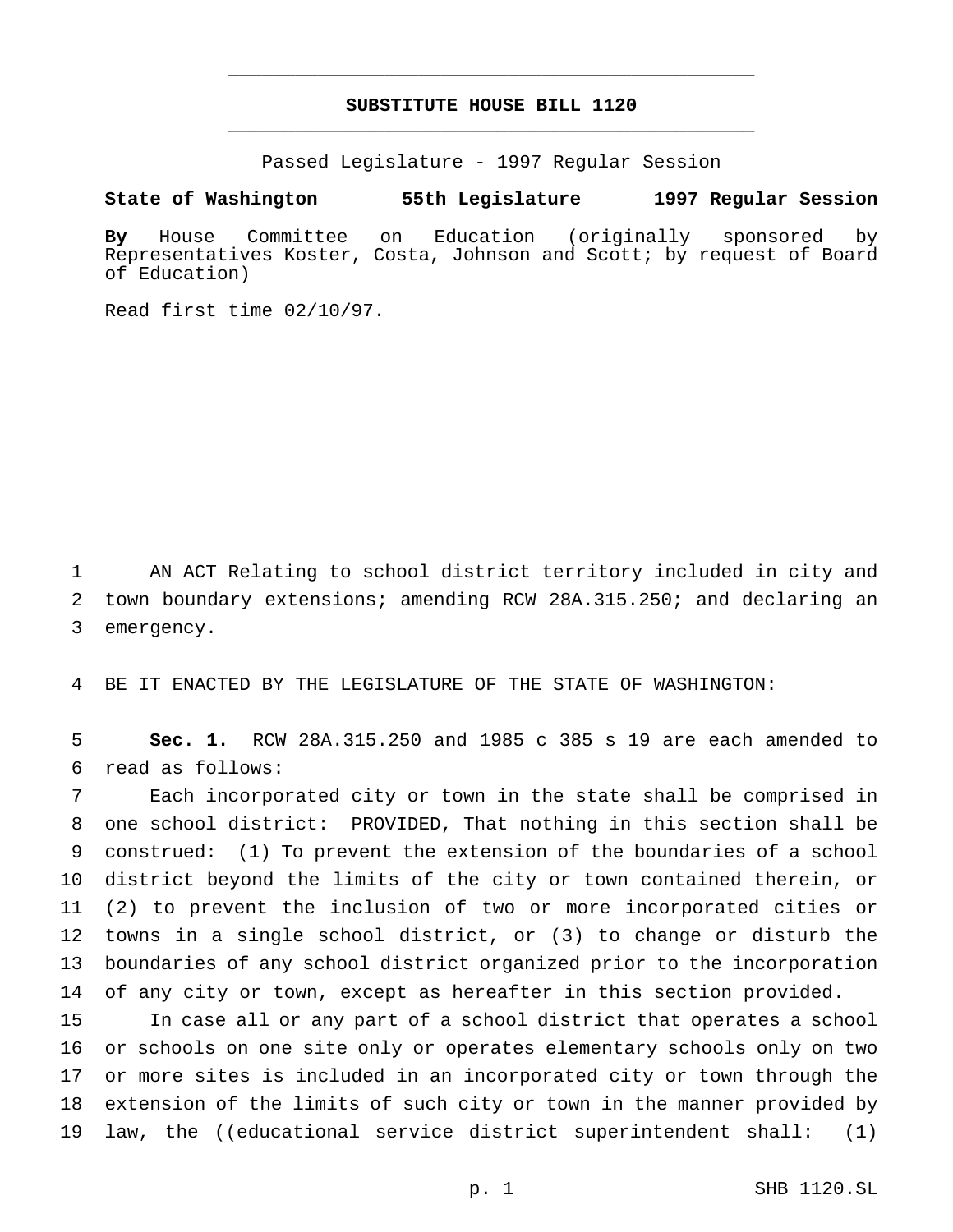1 Declare)) regional committee may, in its discretion, prepare a proposal 2 for transfer of any part or all of the territory so included to ((be a 3 part of)) the school district containing the city or town and  $((+2)^{n})_{n}$  whenever a part of a district so included contains a school building of 5 the district, ((present to the regional committee a proposal)) for the disposition of any part or all of the remaining territory of the district.

 In case of the extension of the limits of a town to include territory lying in a school district that operates on more than one site one or more elementary schools and one or more junior high schools 11 or high schools, the regional committee ((<del>shall</del>)) <u>may</u>, in its discretion, prepare a proposal or proposals for annexation to the school district in which the town is located any part or all of the territory aforesaid which has been included in the town and for annexation to the school district in which the town is located or to some other school district or districts any part or all of the remaining territory of the school district affected by extension of the limits of the town: PROVIDED, That where no school or school site is located within the territory annexed to the town and not less than seventy-five percent of the registered voters residing within the annexed territory present a petition in writing for annexation and transfer of said territory to the school district in which the town is located, the educational service district superintendent shall declare the territory so included to be a part of the school district containing said town: PROVIDED FURTHER, That territory approved for annexation to a city or town by vote of the electors residing therein prior to January 12, 1953, shall not be subject to the provisions herein respecting annexation to a school district or school districts: AND PROVIDED FURTHER, That the provisions and procedural requirements of this chapter as now or hereafter amended not in conflict with or inconsistent with the provisions hereinabove in this section stated shall apply in the case of any proposal or proposals (1) for the alteration of the boundaries of school districts through and by means of annexation of territory as aforesaid, and (2) for the adjustment of the assets and liabilities of the school districts involved or affected thereby.

 In case of the incorporation of a city or town containing territory lying in two or more school districts or of the uniting of two or more cities or towns not located in the same school district, the